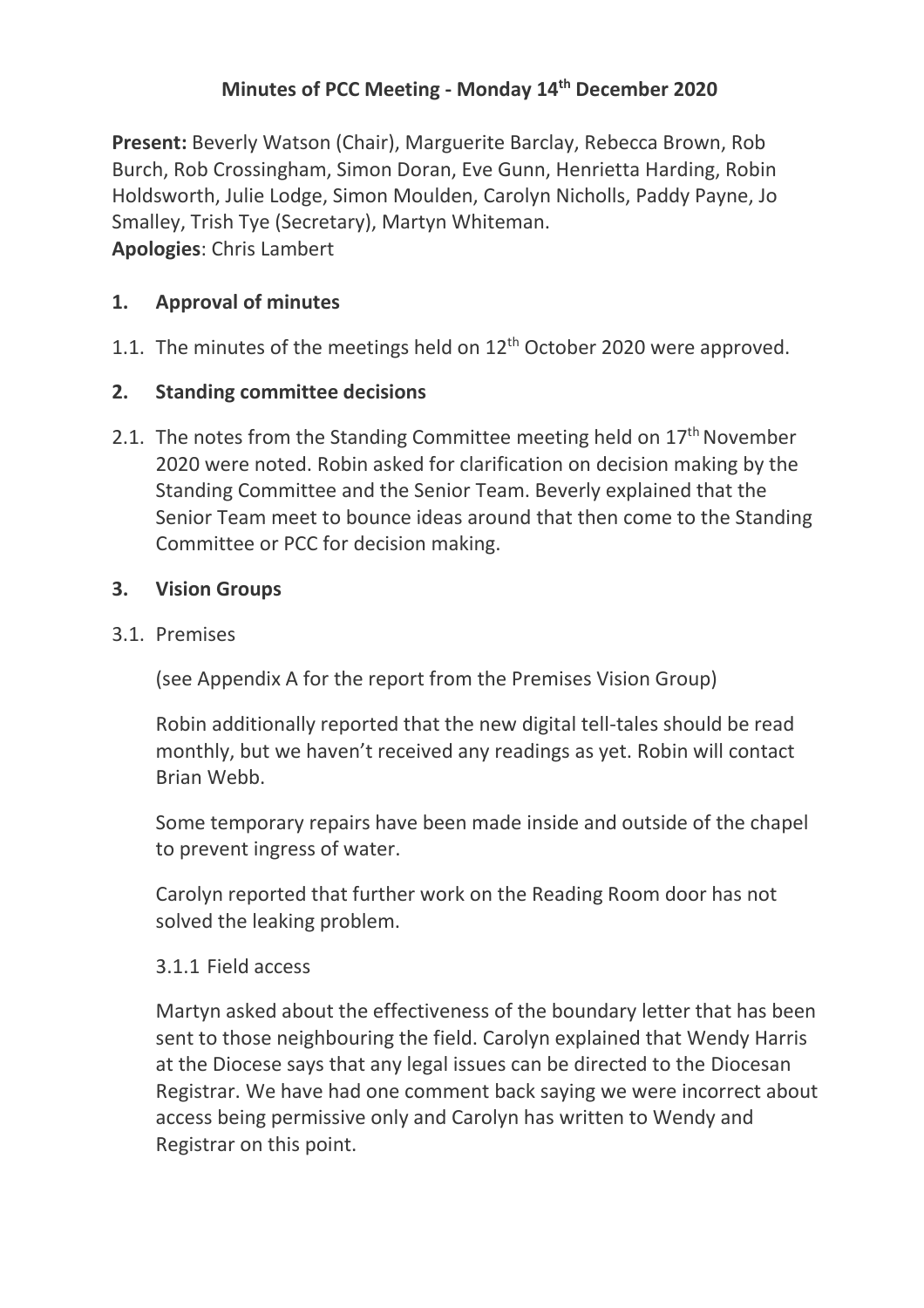Martyn is concerned that it is not just those who back on to the field that are of concern as many others use the field.

Beverly suggested that Carolyn and Martyn liaise further on this matter, along with Rob Crossingham.

## 3.1.2 Replacement chairs

Julie questioned how some of the chairs got damaged and Paddy explained that they were damaged as result of the wrong trolleys being delivered. These have been refurbished and the trolleys replaced. The PCC gave their thanks to Paddy for getting that sorted.

## 3.1.3 Ground source heat pump

Rob Burch gave further detail on the report that we have had regarding ground source heat pumps. The government's current financial incentive to take this up expires at the end of March and so we're too late to take advantage of this. Rob's view is that, given government discussions and the C of E commitment to be carbon neutral by 2030, the scheme may return. A key requirement is that we would need to borrow a large sum. Thorn Bank could be mortgageable, but it is owned by the Diocese (the Diocesan Board of Finance are the trustees of the field).

Beverly encouraged the Eco and Premises Vision Groups to continue to pursue potential solutions.

#### 3.1.4 Field clearance

Marguerite questioned whether the field clearance is achievable by a small team. Carolyn replied that we will get there slowly and should be able to engage community support for the bottom end where we plan a community orchard.

#### 3.2. Missions Vision Group

(see Appendix B for Mission Group proposal).

Julie pointed out that we have PCC members involved with Friends International and so we need to ensure that this is a secure decision and to protect those PCC members. Martyn and Carolyn declared an interest and so abstained from this vote.

Henrietta suggested that in future years it would be helpful to have a broader description of the work of each charity, and links to their websites.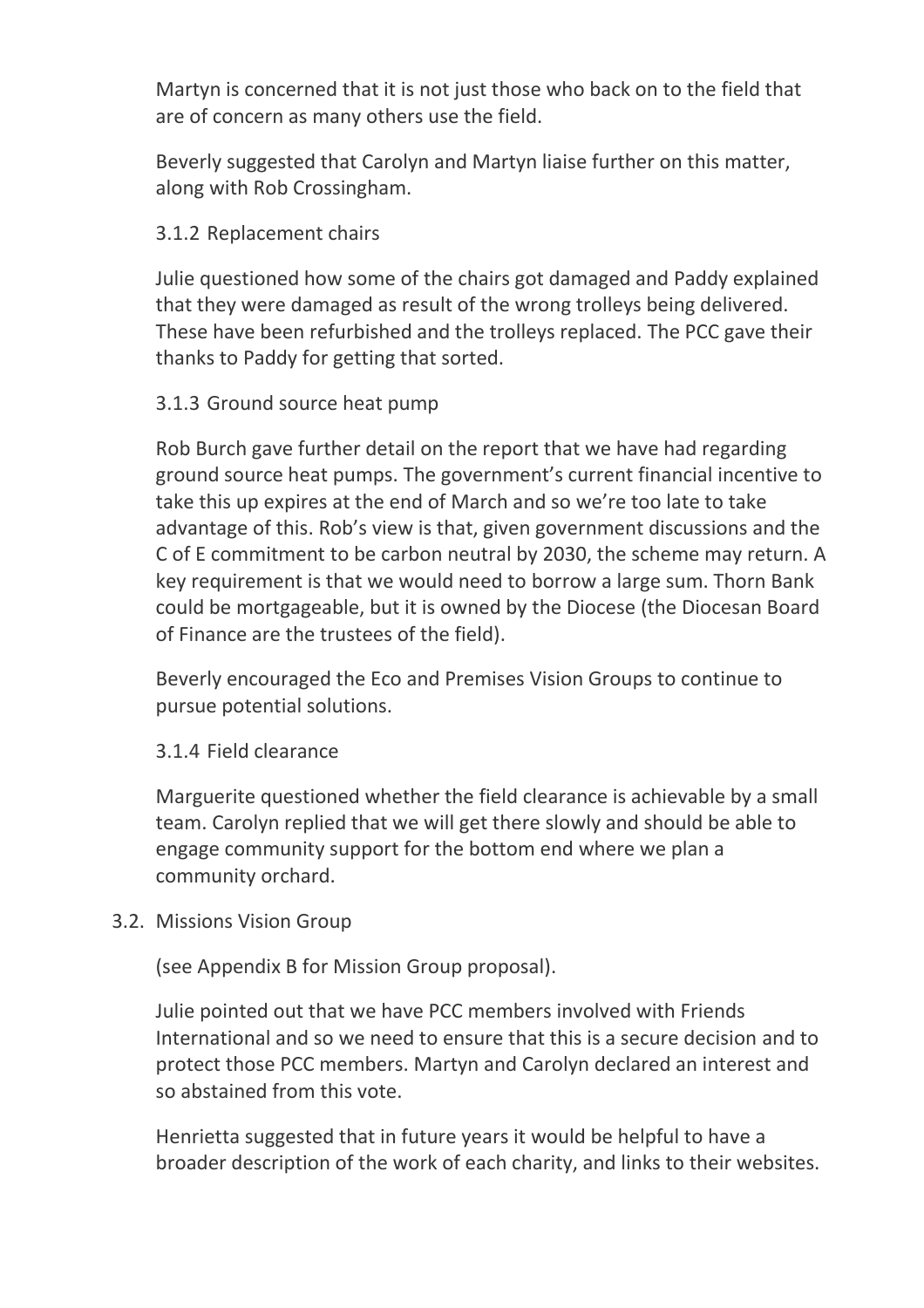**Proposal**: That the PCC adopt the charities as listed in Appendix B **Proposed**: Paddy Payne; **Seconded:** Eve Gunn; **Abstentions:** Martyn Whiteman and Carolyn Nicholls; **Remainder:** agreed.

3.3. Events Vision Group

(See Appendix C for report)

3.4. Eco Vision Group

(See Appendix D for report)

## **4. Transforming Church Plan**

Beverly reported that at the recent 'Away' morning we looked at the plan in more detail, although we didn't have a huge amount of time. We were able to feed back on some useful points.

As a PCC we need to approve this version of the plan before sending to the Diocese. We have six goals connected to their respective Vision Groups. They are a good summary of our priorities and what we hope to achieve.

Marguerite raised that we didn't have time to explore outcomes and how we evidence any changes. Beverly suggested that we include evidence in the progress column of the document. Paddy questioned the remit of the report and whether qualitative feedback might come from a Vision Group report. Beverly added that the report is supposed to be quite short and simple.

Jo mentioned that the report on the Pilgrim course from Annie Twidell that was featured in the magazine was a good example of feedback that we can note.

Trish explained that we can record what we like as progress and outcomes and that each Vision Group can give thought to how they could measure any outcomes.

**Action: Trish** to change the progress column to 'Progress & Outcomes'

Simon Moulden is concerned that the actions in the plan are still inward looking and need more detail. There are more partnerships to be formed. No details of that in the plan. We need to challenge ourselves for ideas.

**Proposal:** – That we adopt the plan **Proposed:** Beverly Watson; **Seconded:** Henrietta Harding; All in favour.

Going forward, we need to look at each of the goals, one at each PCC.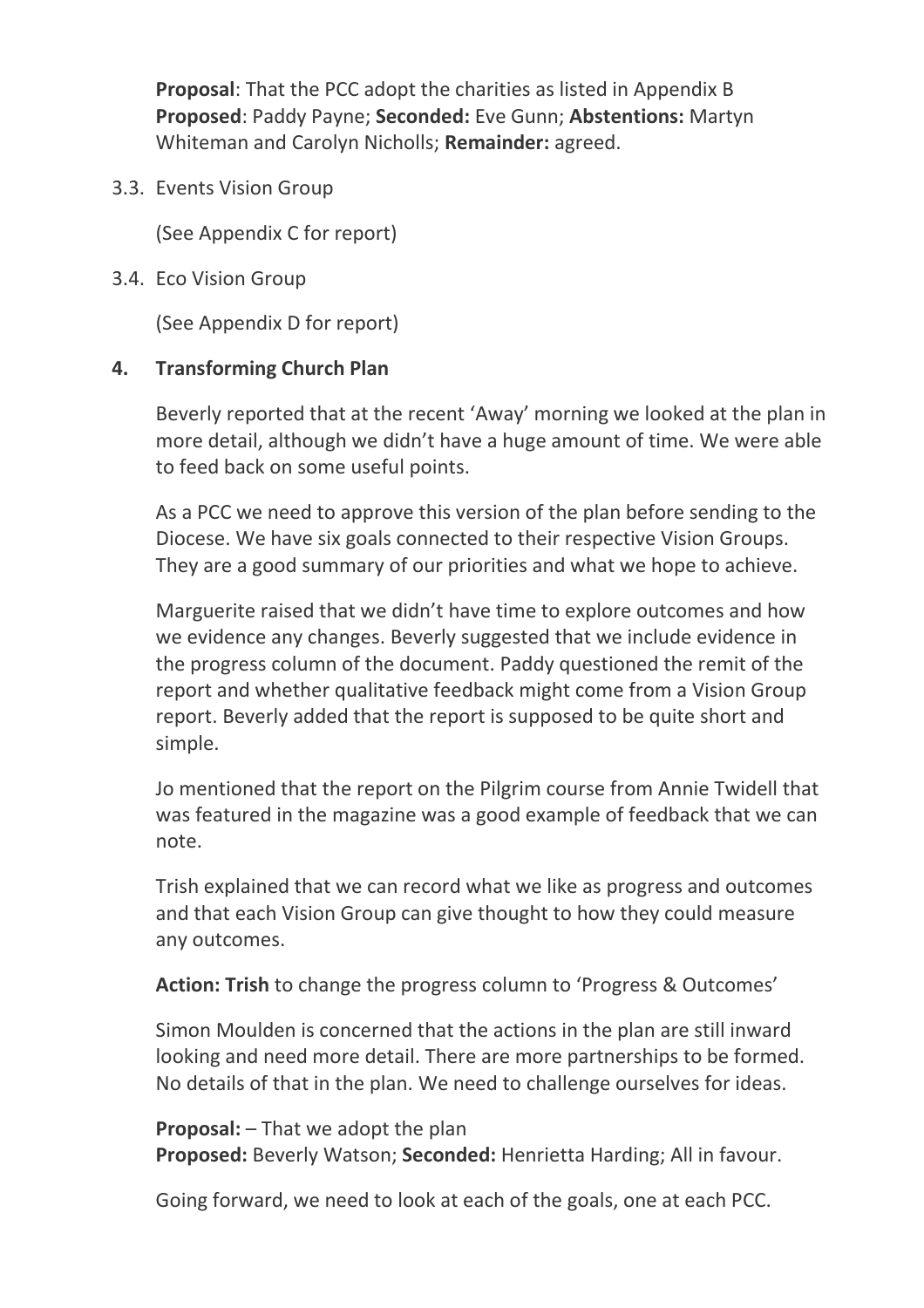Martyn suggested that each Vision Group would be helped with some questions to stimulate thought as they develop their areas.

Jo suggested that we take a look at other churches plans to see how we compare.

**Action: Beverly** – to request other plans from the Area Dean.

It was agreed that we would initially focus on Children & Young People. **Action: Trish** to inform Jeanette.

## **5. Vicar's Report**

Beverly reported on the time since our last PCC:

- PCC away morning on  $23^{rd}$  November, with a session led by Julian Hubbard and a review of our church plan.
- Since 6th December we have been open again for services again. We reopened with some extra precautions  $-e.g.,$  screens for the singers, floor markers, using two exits.
- Advent and Christmas services are underway. The Christingle on 6th went well both in the morning and afternoon. Six or so families attended, including some of our Messy Church contacts, as well as usual congregation.
- The Carol Singing and Carol Service were different but went well. The choir did really well. The Zoom session of the Service was well supported with 17 logins.
- We have implemented a booking system for Christingle, the Carol Service and the services on Christmas Day. People are cottoning on and getting themselves booked in and we've not had to turn any away as yet.
- QE have cancelled their Christmas services this week due to COVID.
- We still can't hold Dray Court Services, but we visited them for Carol Singing.
- The 3rd Pilgrim course has just ended and has received positive feedback. The 4th course will run in January and the 5th will run as our Lent Course. New people from the community have attended.
- Pastoral Care we have encountered ill health within the congregation and locally, also some mental health issues. We're very grateful to Marguerite for leading the team. Pastoral care takes much of Beverly's time.
- Carolyn has been Church Warden for nearly 5 years and plans to finish in March. We need to give thought and prayer for a new Church Warden. If you're willing to step in, please talk to Beverly.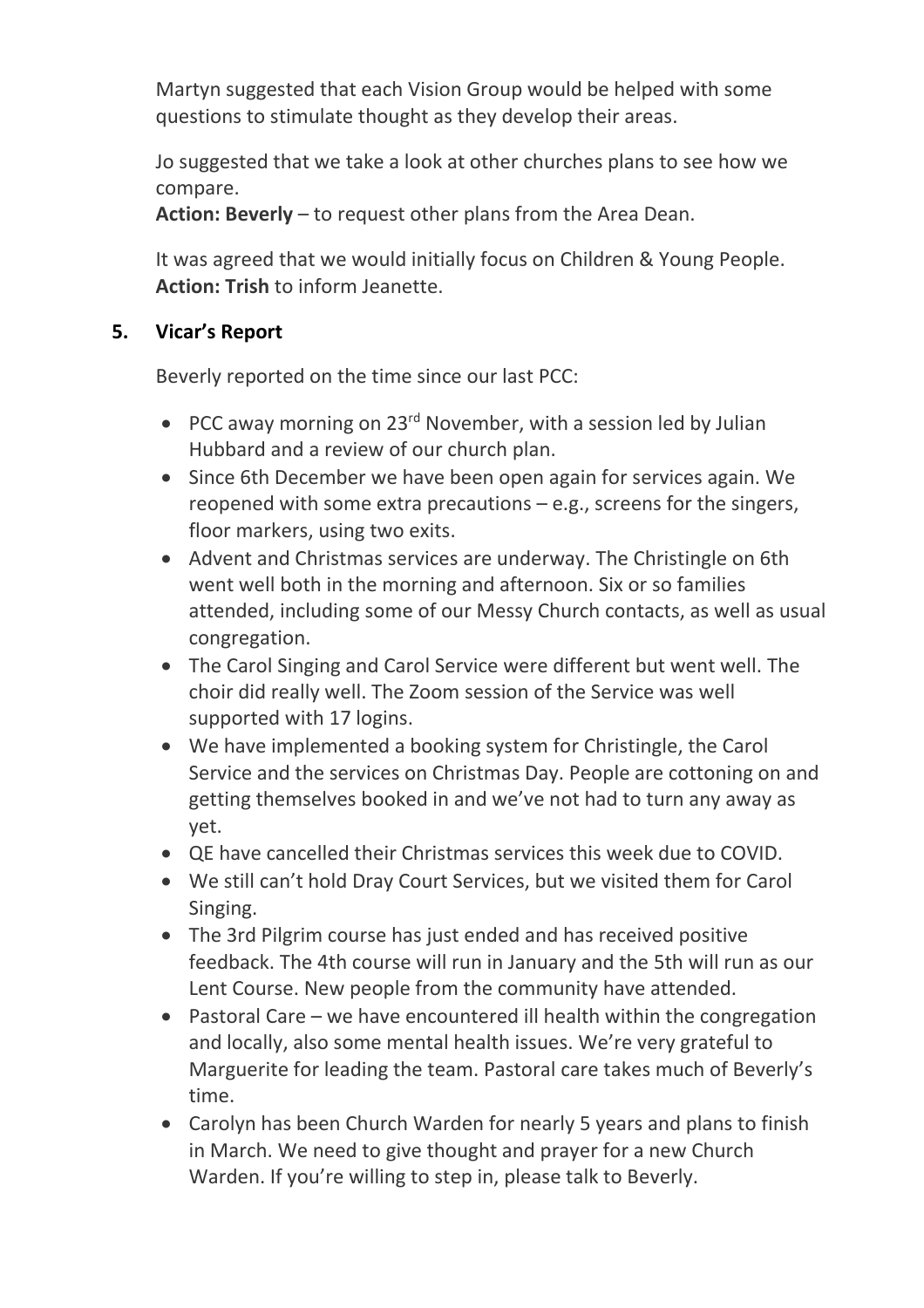Henrietta offered that to Beverly for all her hard work.

## **6. Safeguarding**

Julie reported that lock down gave us time to reflect on what we could do further from a safety point of view. We're getting information from the Diocese on a weekly basis to help with this. Parish Safeguarding Officers also get sent a newsletter.

We have a few things to deal with in the New Year, including ensuring church email addresses for people in church roles, and scheduling training.

There are six of us on the Safeguarding Team and we're meeting at least monthly.

Beverly offered her thanks to Julie for this demanding role.

#### **7. Dates and Events**

The PCC reviewed the first version of the calendar for 2021.

## **8. AOB**

There was a discussion on whether we review actions from meeting to meeting and whether it's possible that some actions get lost, or don't get reported back on. It was agreed that we would include an 'Action Log' in the agenda that shows outstanding actions. Trish to action.

# **9. Dates of future meetings**

Standing Committee – 19th January 2021 PCC – 8th February 2021

**PART 2** (*Confidential items*) (none)

**Note: The [Parish Safeguarding Handbook](https://www.churchofengland.org/sites/default/files/2019-03/Parish%20Safeguarding%20Handbook%20March%202019.pdf) is referenced here for your convenience.**

Minutes approved on 8th February 2021

Signed: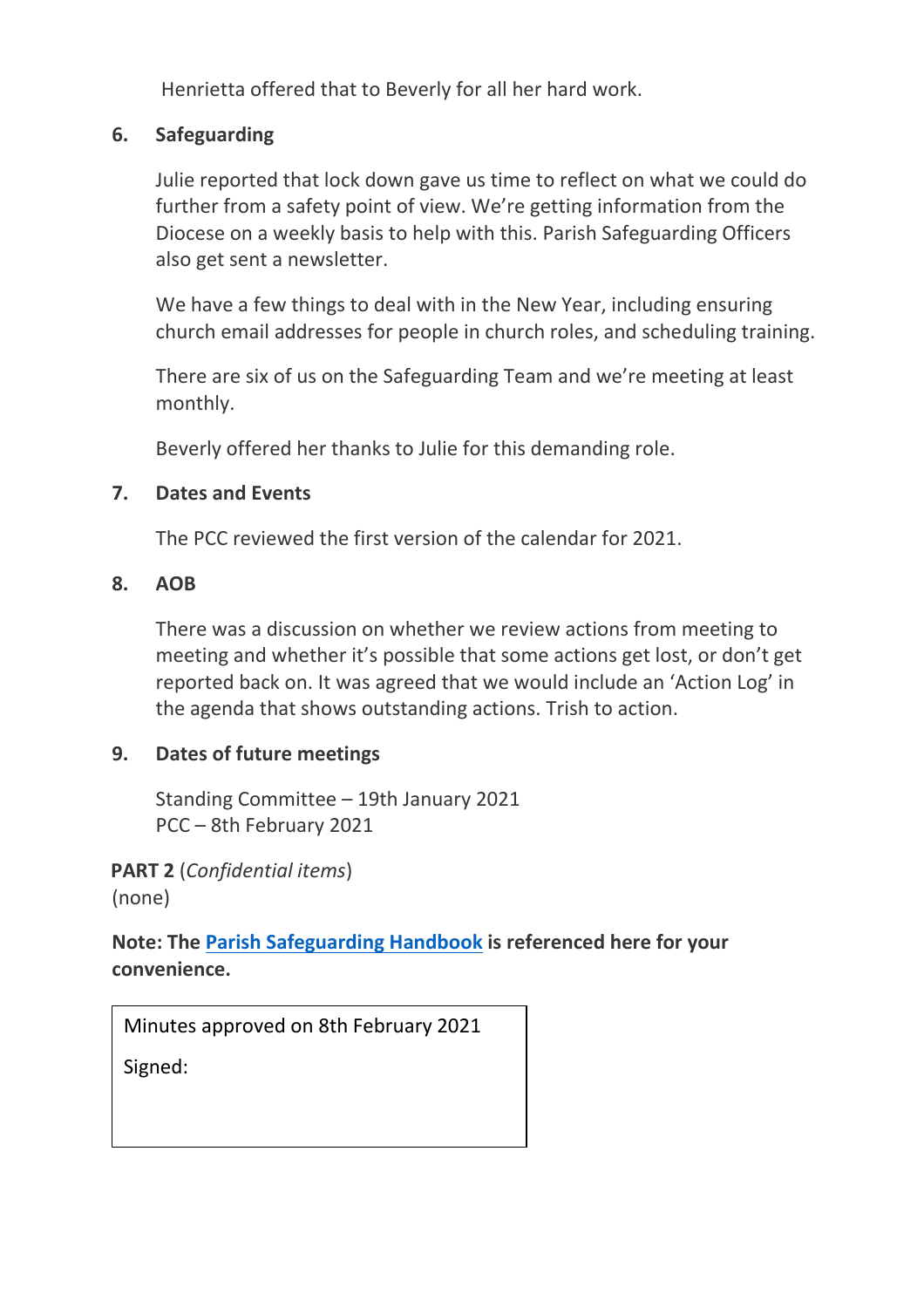## **Appendix A**

Premises Vision Group Report December

- 1. The church floor has been resealed by the original contractors following a) problems removing rubber and other marks when cleaning and b) areas of patchiness of previous coating.
- 2. Some dollies for stacking the chairs as well as damaged chairs have been replaced.
- 3. Temporary repairs have been made both internally and externally to the Chapel window. A wooden support has been installed to support an internal beam.
- 4. A new digital monitor has been installed to measure movement of the external bricks underneath the chapel window. The monitor can not be read by us so the consultant will be charging £150 per visit. So far, no reading details have been received.
- 5. Although it has not been possible to obtain the working drawings of the church construction, information relating to the floor construction has been found which indicates that a layer of sand was put on top of the compacted hardcore before laying a concrete raft. It may be that over the years the sand has been washed out causing a slight movement in parts of the church. This movement has been exacerbated by a) the wetting and drying of the clay particularly in the Chapel area and b) the roots from a nearby oak tree.
- 6. Various methods have been tried to stop water ingress in the Reading Room. The door mat and surrounding carpet are looking decidedly unhealthy. The latest attempt to stop the water seeping in was made on 12 December.
- 7. The new remote controls for the heating system appear to be working but windows and doors of the Church must be kept open in accordance with Covid 19 regulations.
- 8. A letter has been drafted for neighbours backing onto the field reiterating that access to the field is a privilege not a right.
- 9. Clearance of brambles, undergrowth and unwanted small trees is continuing on the field and it is hoped to start clearance at the far end of the field in early spring. At the same time a new compost area for grass cuttings has been constructed near the metal shed.
- 10. The application by the owners of 8 Thorn Bank to develop that property has not yet been considered by GBC.
- 11. A quotation for Ground Source Heat Pumps to heat the Church, the Hall and the Vicarage has been received from Elite Renewables Which is based on 130metre deep boreholes. The cost would be £260,000 including VAT.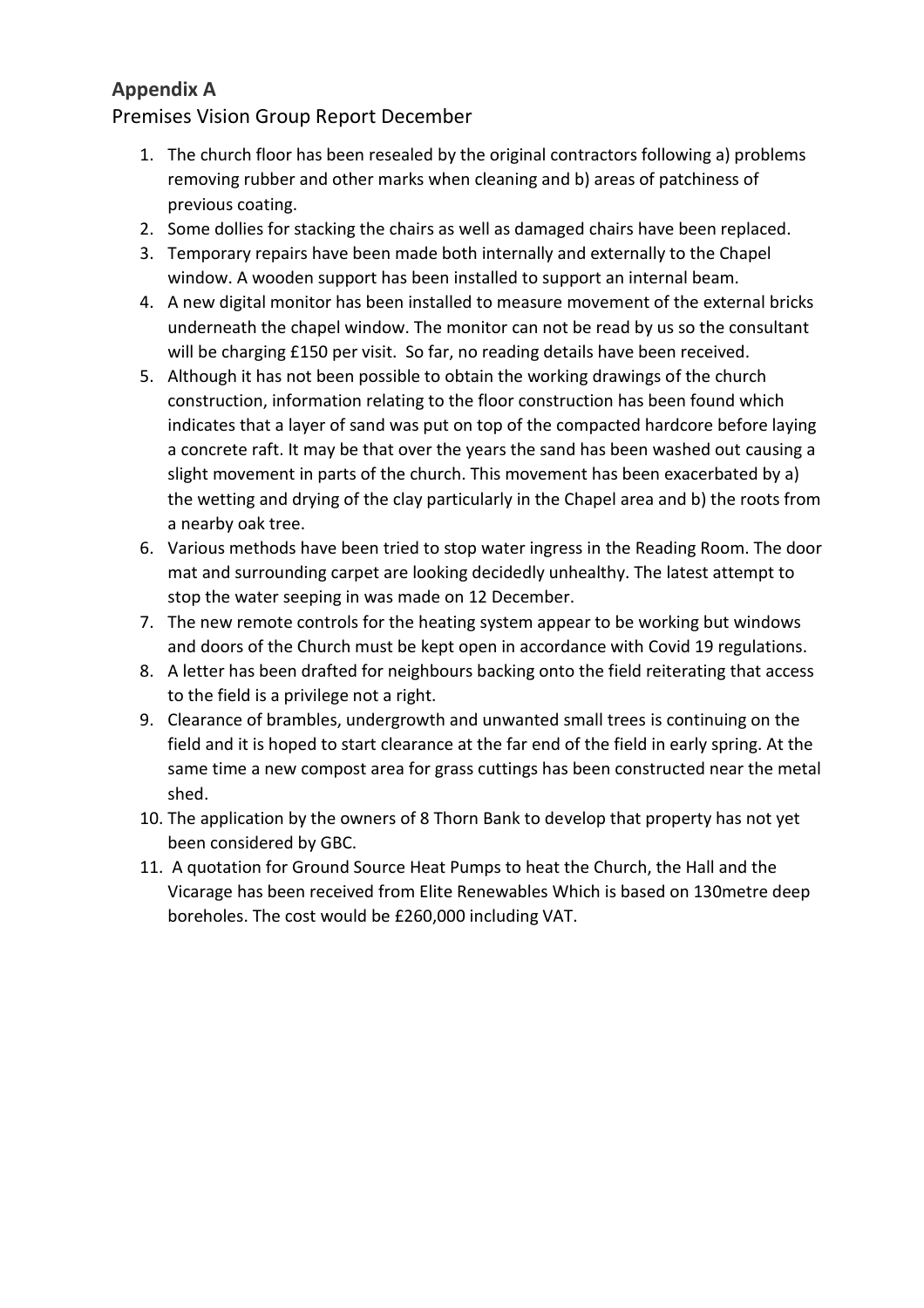## **Appendix B**

- 1. Proposals for Mission support in 2021. The general guideline being followed was support for any given beneficiary for 3 years at a time, unless there was a strong case for supporting longer. This year, it was hoped that the names of the proposed beneficiaries would be circulated to PCC members as soon as these Notes were available, with a request that any comments or suggestions be referred to members of the MVG before their next meeting on 23<sup>rd</sup> November, when it was hoped new members would be on board, and the MVG could then make a final recommendation for the PCC to approve at its final meeting of the year.
- 2. Proposals for 2021 support:
	- (a) Friends International (considered appropriate for continuing support, given the close local connection) (b) The Bishop of Guildford's Foundation (being a wider based support Organisation than some of the others supported in 2020. (c) Mosaic Middle East (A key Mission for support overseas at All Saints') (d)Bible Society (to complete a 3 year term) (e) United Society Partners in the Gospel (core beneficiary, second year) (f) Five Talents (second year) and (g) North Guildford Food Bank. To be noted: (i) Any Lent Appeal funds to go to (b) above. (ii) Christian Aid to be supported in May. (iii) Mission to Seafarers as usual in July. (iv) A Rocha to be the main Harvest Charity for cash donations. Donations of food at harvest, as per 2020, for the Food Bank. (v) The Koens family/Wycliffe to be continued in 2021 as our special Mission Project, as per 2020. The Koens would be in the UK on furlough in 2021, and they will be consulted about their future needs.
	- (b) 2 speakers at main Services in church to be invited in 2021, one from A Rocha, because of the Eco awards, it being known that another church in Surrey had recently been visited by a speaker from there, and the other being one or more of the Koens family.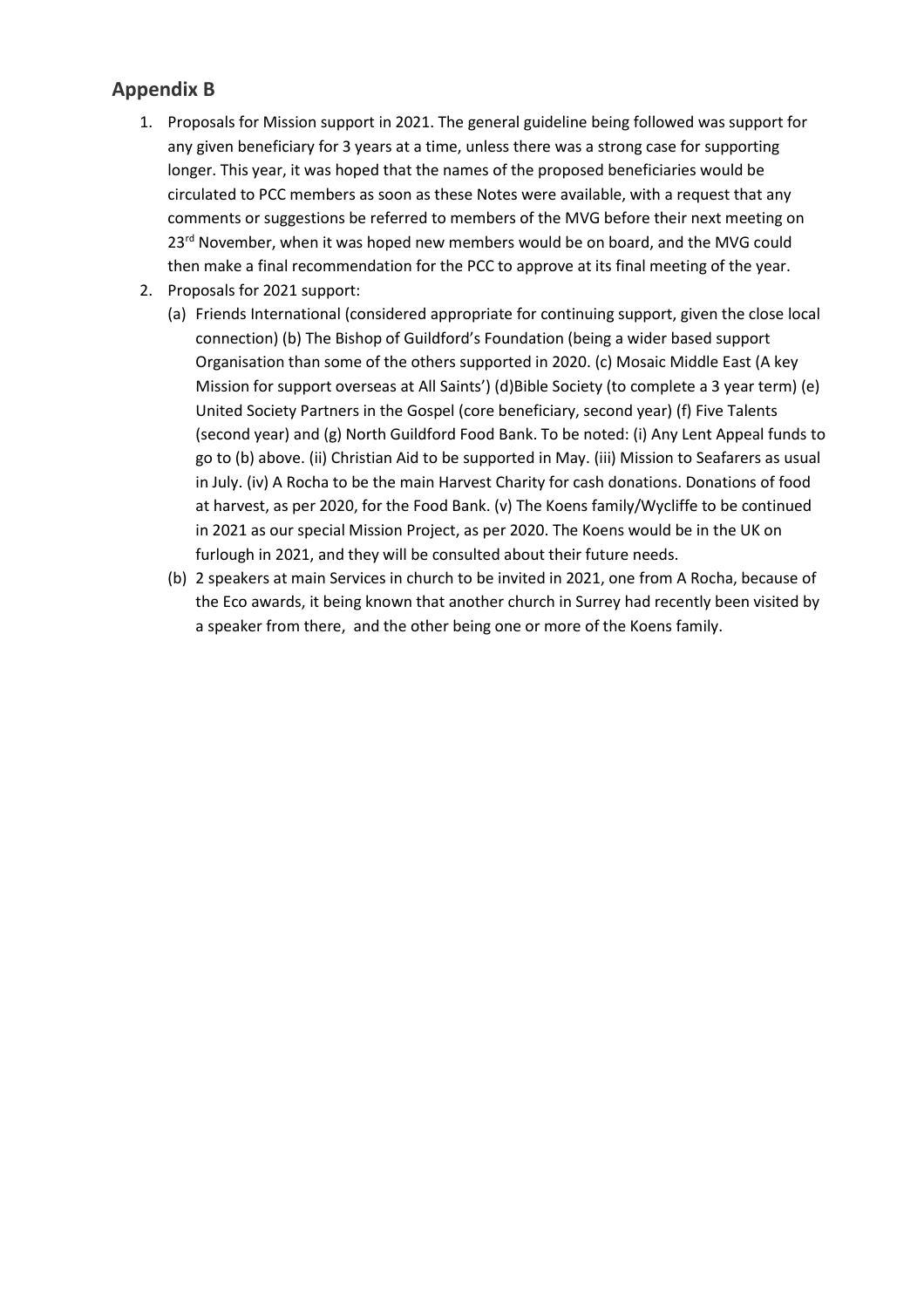## **Appendix C**

I know people keep saying what a strange year this has been, so I won't say it again. As far as the Events Vision Group are concerned its been a very quiet year with very little to organise, no suppers to prepare, no cake stalls, no bonfire night hot dogs and mulled wine! The three quizzes that we facilitated were very successful, thanks to Robin and Sylvia for their questions, and Trish's aptitude in front of a computer!

So, it was with a bit of trepidation that I learnt that we had had a suggestion to run an Online Christmas Fayre! Not something I had run before, but once again Trish came up with lots of ideas how we should organise ourselves and before I knew it we had an online page of items for sale, links to prices and pictures and many spreadsheets listing all our wares.

We asked for donations for items to sell and were amazed at the response we had, altogether we had 135 individual items some of which had multiple quantities. These included Christmas cakes, Veg boxes, Face Masks, Christmas cards, Christmas biscuits, Chocolate cakes, Marmalade, a variety of soft toys, hats and bags and even some babies hand knitted jackets. Some of the doners weren't known to us previously, but were happy to contribute to the Fayre.

Our thanks must go to all those who were prepared to bake, sew, knit and deliver items, without them it would not have been nearly so successful.

So far we have made £700 which is brilliant and we still have some Christmas cards and Facemasks to sell, also Trish is always willing to make more marmalade and biscotti if anyone would like them.

Maybe this is something we can do IRL in the future!

Happy New Year everyone!

Eve, Trish, Jeanette, Sue, Henrietta and Jean